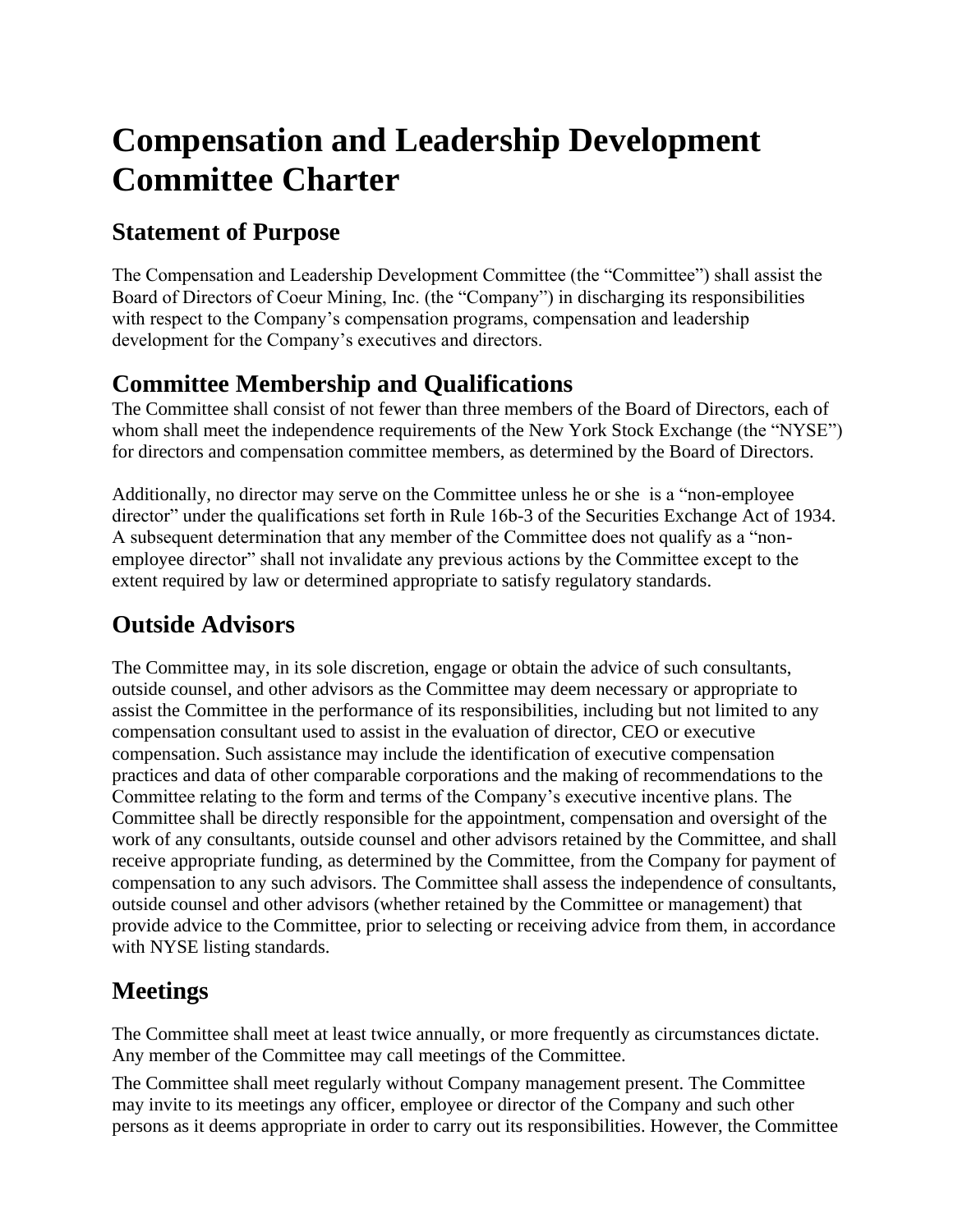Chair may require a member of management not to be present at any discussion or review involving his or her performance or compensation.

The Committee shall report regularly to the Board of Directors (i) following meetings of the Committee, (ii) with respect to such other matters as are relevant to the Committee's discharge of its responsibilities and (iii) with respect to such recommendations as the Committee may deem appropriate. The report to the Board of Directors may take the form of an oral report by the Committee's Chairperson or any other member of the Committee designated by the Committee to make such report.

The Committee shall maintain minutes or other records of its meetings and activities of the Committee.

#### **Chairperson**

The Chairperson of the Committee shall be appointed by the Board of Directors on the recommendation of the Nominating and Corporate Governance Committee. The Chairperson will chair all regular sessions of the Committee and set the agendas for Committee meetings.

#### **Appointment and Removal of Committee Members**

The members of the Committee shall be appointed by the Board of Directors annually, or as necessary to fill vacancies, on the recommendation of the Company's Nominating and Corporate Governance Committee. Each member shall serve until his or her successor is duly elected and qualified or until such member's earlier resignation or removal. Any member of the Committee may be removed, with or without cause, by a majority vote of the Board of Directors.

#### **Responsibilities and Duties**

In furtherance of its purpose set forth above, the Committee's responsibilities and duties shall include the following:

*Setting Compensation for Executive Officers and Directors*

- 1. The Committee shall review and approve the overall compensation policy of the Company.
- 2. The Committee shall:
	- a. Review and recommend to the Board of Directors new executive compensation programs;
	- b. Review and make recommendations to the Board of Directors with respect to the Company's incentive-compensation plans and equity-based plans (taking into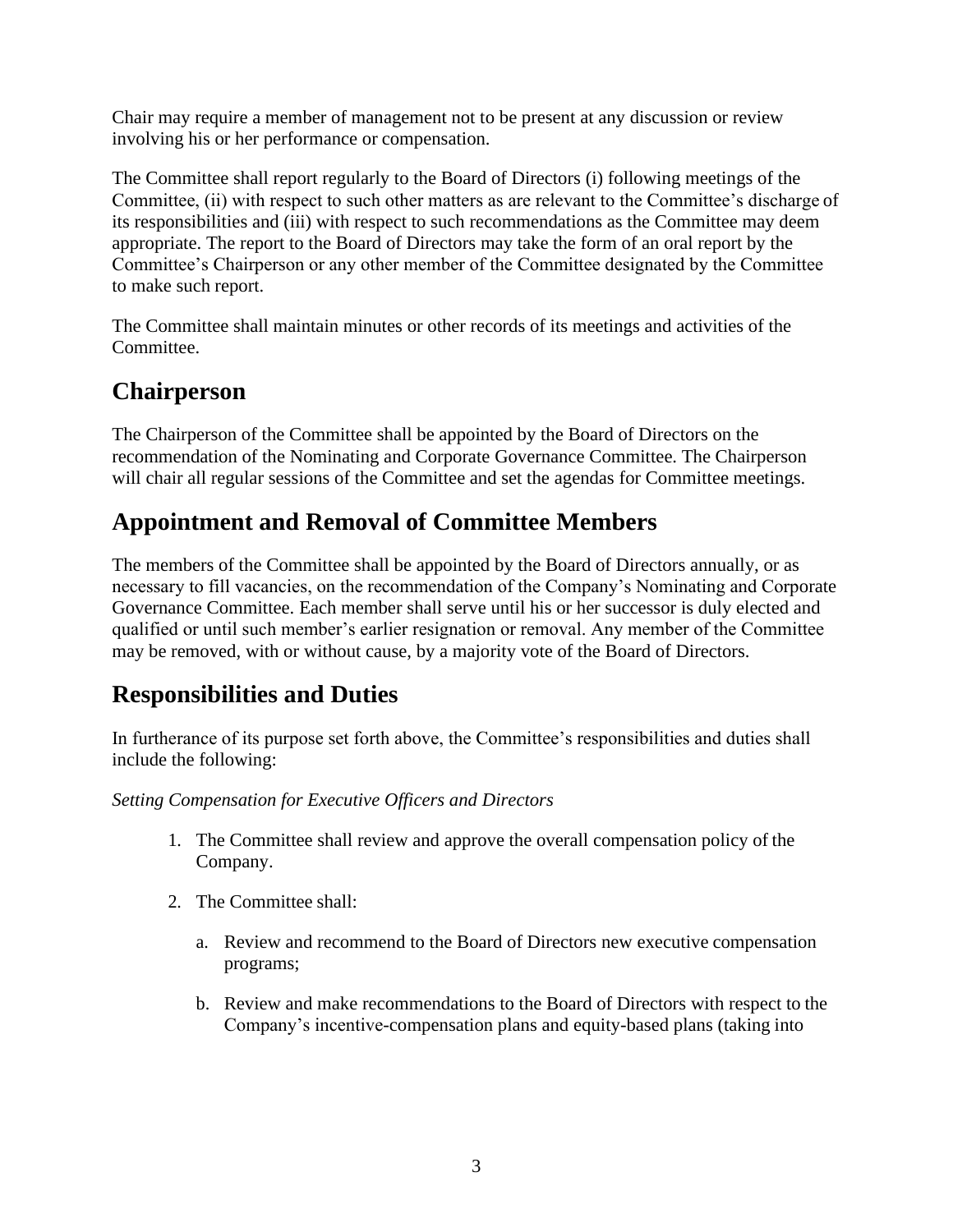consideration the results of the Company's most recent stockholder advisory vote on executive compensation);

- c. Review and make recommendations to the Board of Directors with respect to the employee pension, profit sharing and benefit plans applicable to senior management;
- d. Establish and periodically review policies for the administration of executive compensation programs; and
- e. Review on a periodic basis the Company's executive compensation programs to determine whether they are properly coordinated and are furthering their intended purposes.
- 3. The Committee shall review and approve corporate goals and objectives relevant to Chief Executive Officer and other executive officer compensation at least annually.
- 4. The Committee shall evaluate at least annually the performance of the Chief Executive Officer and other executive officers in light of those goals and objectives and, based on such evaluation, the Committee (i) shall approve, together with the other independent directors, the compensation of the Chief Executive Officer and (ii) shall approve the compensation of the other executive officers. In determining executive compensation, the Committee shall consider the results of the Company's most recent stockholder advisory vote on executive compensation.
- 5. The Committee shall approve the terms and grant of equity awards for the Chief Executive Officer and the other executive officers.
- 6. The Committee shall oversee the risk profile of the Company's compensation programs and periodically review the incentives and any material risks arising from or related to the Company's compensation programs applicable to officers and employees.
- 7. The Committee shall review and make recommendations to the Board of Directors with respect to the amount and form of compensation of directors for service on the Board of Directors and its committees at least annually.
- 8. The Committee shall review and recommend to the Board of Directors, any contracts or other arrangements or transactions with current or former executive officers of the Company, including consulting arrangements, employment contracts, and severance or termination agreements.
- 9. The Committee shall oversee the Company's engagement efforts with stockholders on the subject of executive compensation.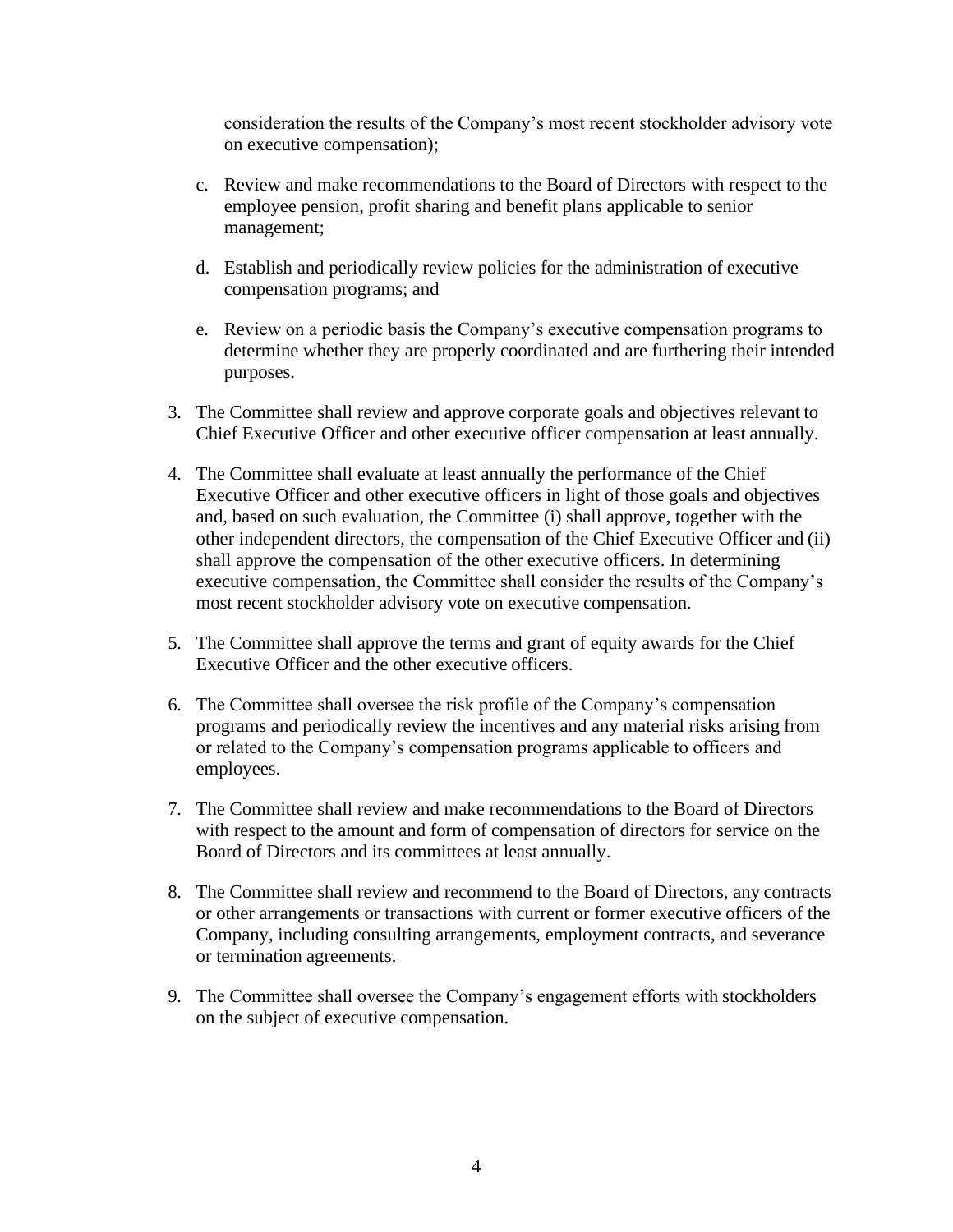#### *Other Compensation Matters*

- 10. The Committee shall assess the results of the Company's most recent advisory vote on executive compensation.
- 11. The Committee shall review and discuss with management the Company's Compensation Discussion and Analysis ("CD&A") and related disclosures required in the Company's annual proxy statement and the annual report on Form 10-K, as applicable, recommend to the Board of Directors based on the review and discussions whether the CD&A should be included in the proxy statement and the annual report on Form 10-K, as applicable, and oversee the preparation of the compensation committee report for inclusion in the proxy statement and the annual report on Form 10-K, as applicable, in accordance with applicable rules and regulations of the Securities and Exchange Commission.
- 12. The Committee shall review compliance by executive officers and directors with the Company's stock ownership guidelines.
- 13. The Committee shall, at least annually, assess whether the work of compensation consultants involved in determining or recommending executive or director compensation has raised any conflict of interest that is required to be disclosed in the Company's annual report and proxy statement.
- 14. The Committee, at least annually, shall assess executive succession plans and organization capacity.
- 15. The Committee, together with the Board of Directors, shall oversee the administration of the Company's clawback policy and review and recommend changes to the policy to the Board of Directors from time to time as appropriate.

#### *Human Capital Management Matters*

- 16. The Committee shall review leadership development goals and plans for each executive.
- 17. At least annually, the Committee shall assess each executive's progress against individual development goals and plans.
- 18. The Committee shall review with management the Company's human capital management, including matters such as diversity and inclusion, corporate culture, talent development and retention.

#### **Annual Performance Evaluation**

The Committee shall perform a review and evaluation, at least annually, of the performance of the Committee, including by reviewing the compliance of the Committee with this Charter. In addition, the Committee shall review and reassess, at least annually, the adequacy of this Charter and recommend to the Board of Directors any improvements to this Charter that the Committee considers necessary or appropriate. The Committee shall conduct such evaluations and reviews